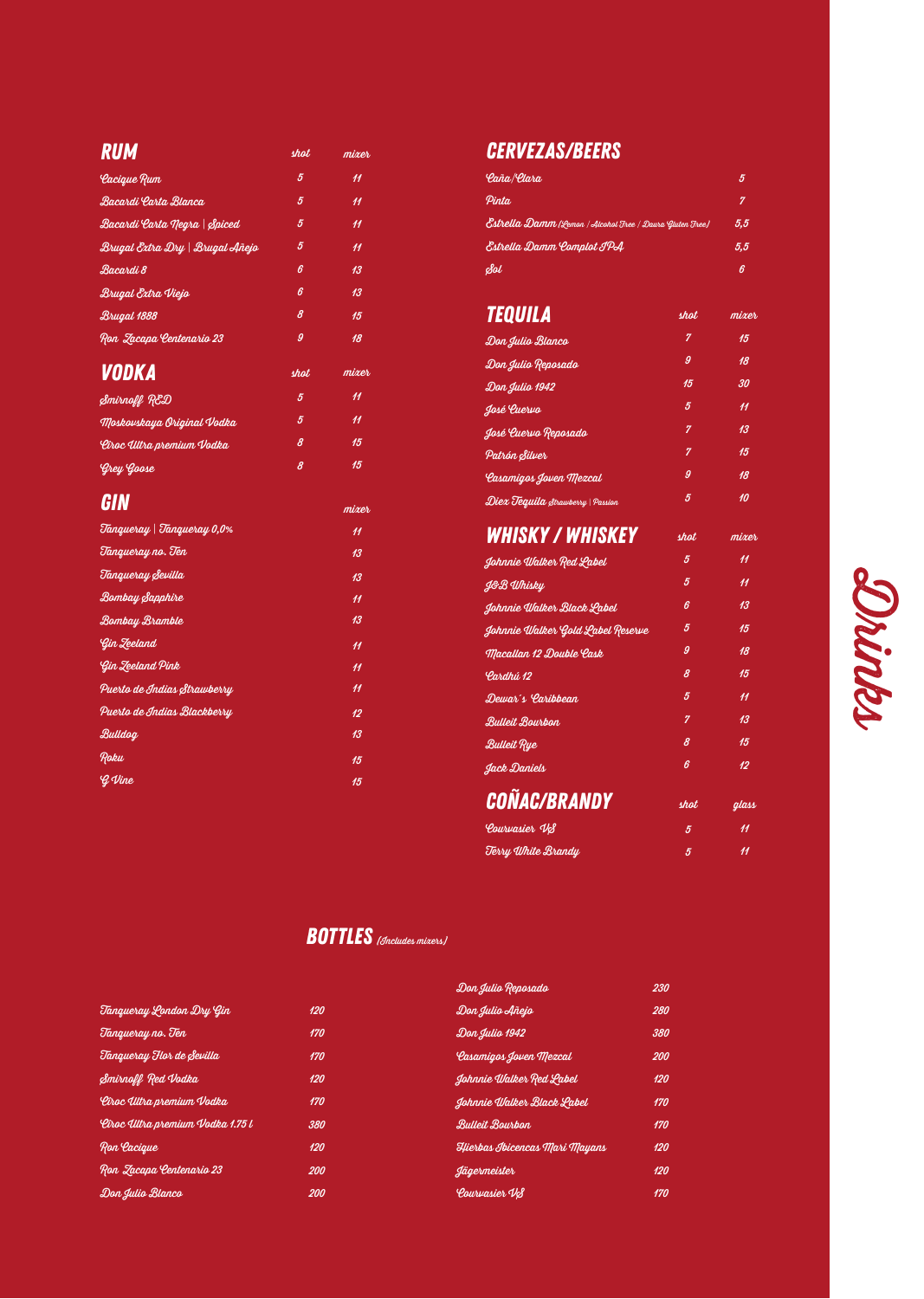# *Sticky fingers*

| <b>Nachos with guacamole</b>                       | 12              |
|----------------------------------------------------|-----------------|
| Mozzarella sticks with BBQ sauce                   | 8               |
| Jalapeños with a cheese filling                    | 8               |
| Onion rings with tartar sauce                      | 8               |
| Bacon and cheddar cheese fries                     | 10              |
| <b>Fried sweet potato</b>                          | 8               |
| Southern style chicken wings with BBQ sauce        | $\overline{14}$ |
| Ham and cheese quesadilla served with chilli sauce | 15              |

## *SALADS*

| Grilled chicken Caesar salad                                        | 17 |
|---------------------------------------------------------------------|----|
| 'Caramelized goat's cheese salad with lettuce mix, cherry tomatoes, | 16 |
| sweetcorn and strawberries                                          |    |
| 'Coleslaw salad with cabbage, carrot and apple salad                | 14 |

# *BURGERS, SANDWICHES & MAINS*

| Cheese burger                        | 20 |
|--------------------------------------|----|
| <b><i>Orunchy chicken burger</i></b> | 19 |
| <b>Chicken Club sandwich</b>         | 17 |
| Avo Supergreen Elub sandwich         | 17 |
| BBQ pork ribs with egg and fries     | 18 |
| Mac & cheese                         | 16 |
| <b>Hot Dog Classic with fries</b>    | 14 |

# *DESSERTS*

| Brownie              | 8 |
|----------------------|---|
| Cheesecake           | 8 |
| Strawberries & cream | 8 |

# *MILKSHAKES*

| V <i>True Love:</i> Stawberry, chocolate or vanilla ice-cream, syrup and special topping        | 9 |
|-------------------------------------------------------------------------------------------------|---|
| <i>Sweet Banana:</i> Banana, dulce de leche ice-cream, cinnamon and special topping             | 9 |
| VGF Live and Let Live: Mango or red berries, plant-based milk, banana and special vegan topping | 9 |

## *coffee*

| Espresso   Cortado                                        | $2.5\,$ |
|-----------------------------------------------------------|---------|
| Americano   Coffee with milk   Latte macciato   Cappucino | 3.5     |

## *tea*

| Rooibos   Earl Grey   English Breakfast   Green | 3.5 |
|-------------------------------------------------|-----|
| Red   Peppermint                                |     |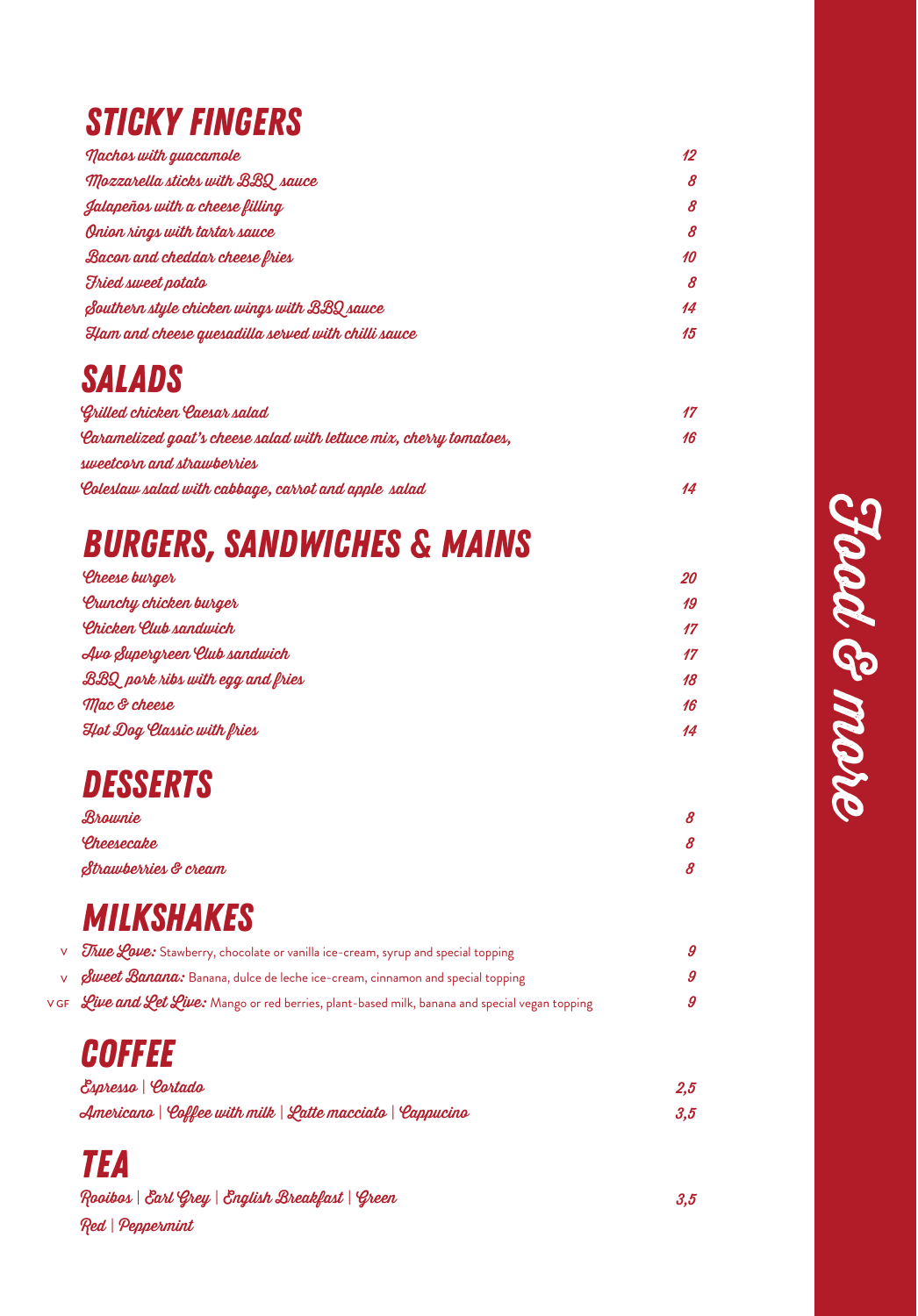

*drinks*

Hot: *coffee, tea or hot chocolate*  $\varphi_{\text{a}}$ *juice, water or CAVA*

*INCLUDED* **Bread and pastries** 

*YOU CHOOSE*

Rise and Shine

*SCRAMBLED EGG WITH SALMON, AVOCADO AND CHERRY TOMATOES* 

**Countryside Breakfast** 

*english muffin with fried egg, bacon and cheese*

esh Start

*bagel with turkey ham, fresh cheese tomato and lettuce*

Sweet Mornings

*Waffles with red berries, yogurt and cereal*